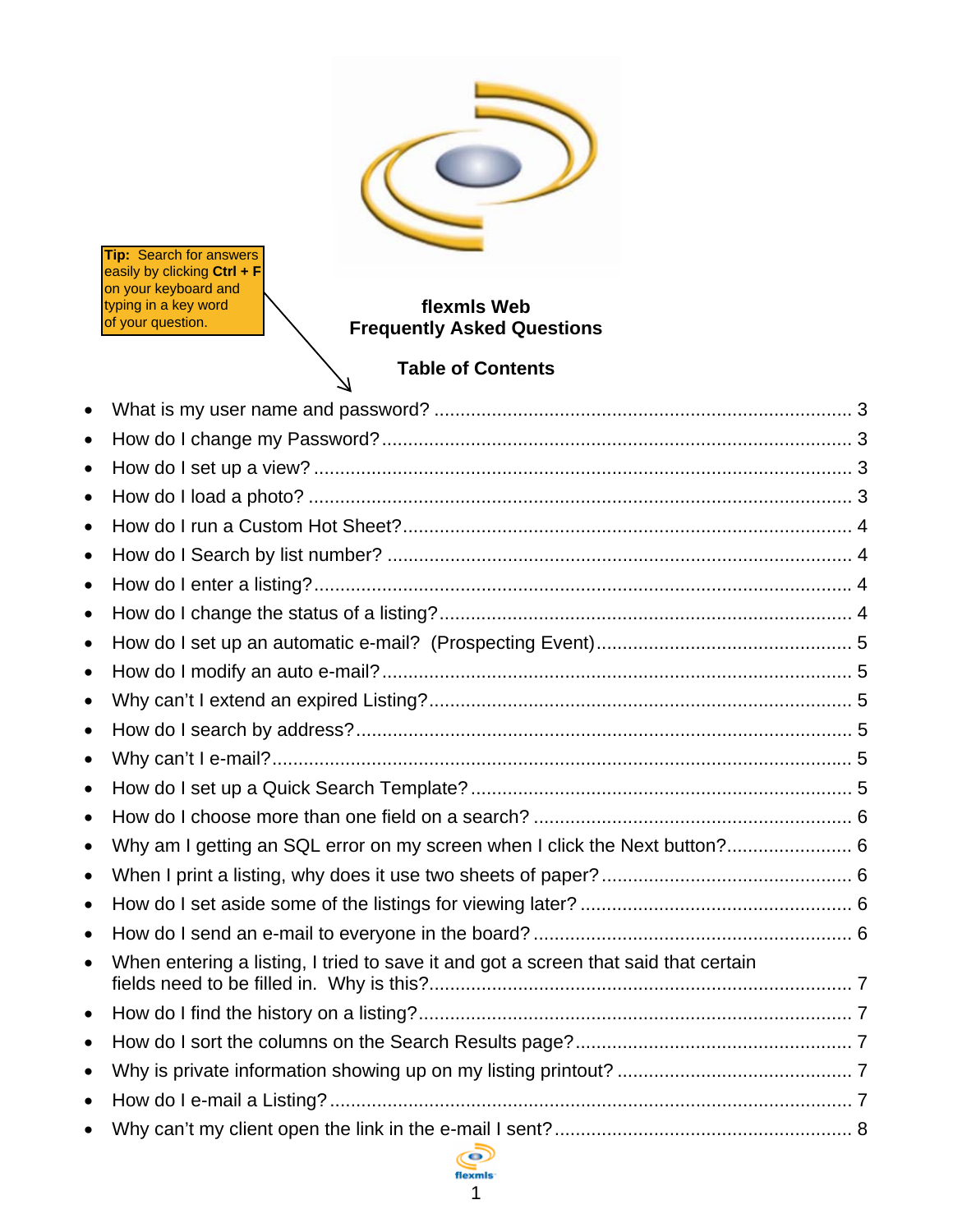| $\bullet$ |                                                                               |  |
|-----------|-------------------------------------------------------------------------------|--|
|           |                                                                               |  |
|           |                                                                               |  |
| $\bullet$ |                                                                               |  |
| $\bullet$ |                                                                               |  |
| $\bullet$ |                                                                               |  |
| $\bullet$ |                                                                               |  |
| $\bullet$ |                                                                               |  |
| $\bullet$ |                                                                               |  |
| $\bullet$ |                                                                               |  |
| $\bullet$ |                                                                               |  |
| $\bullet$ |                                                                               |  |
| $\bullet$ |                                                                               |  |
| $\bullet$ |                                                                               |  |
| $\bullet$ |                                                                               |  |
|           |                                                                               |  |
| $\bullet$ |                                                                               |  |
| $\bullet$ |                                                                               |  |
| $\bullet$ |                                                                               |  |
| $\bullet$ |                                                                               |  |
| $\bullet$ |                                                                               |  |
| $\bullet$ |                                                                               |  |
| $\bullet$ | I'm e-mailing from the Search Results page - what is "interactive format?" 10 |  |
| $\bullet$ |                                                                               |  |
| $\bullet$ | I'm using windows 95/98/ME and having trouble using flexmls Web - why?  10    |  |
|           |                                                                               |  |
| $\bullet$ |                                                                               |  |
| $\bullet$ |                                                                               |  |
| $\bullet$ |                                                                               |  |
| $\bullet$ |                                                                               |  |

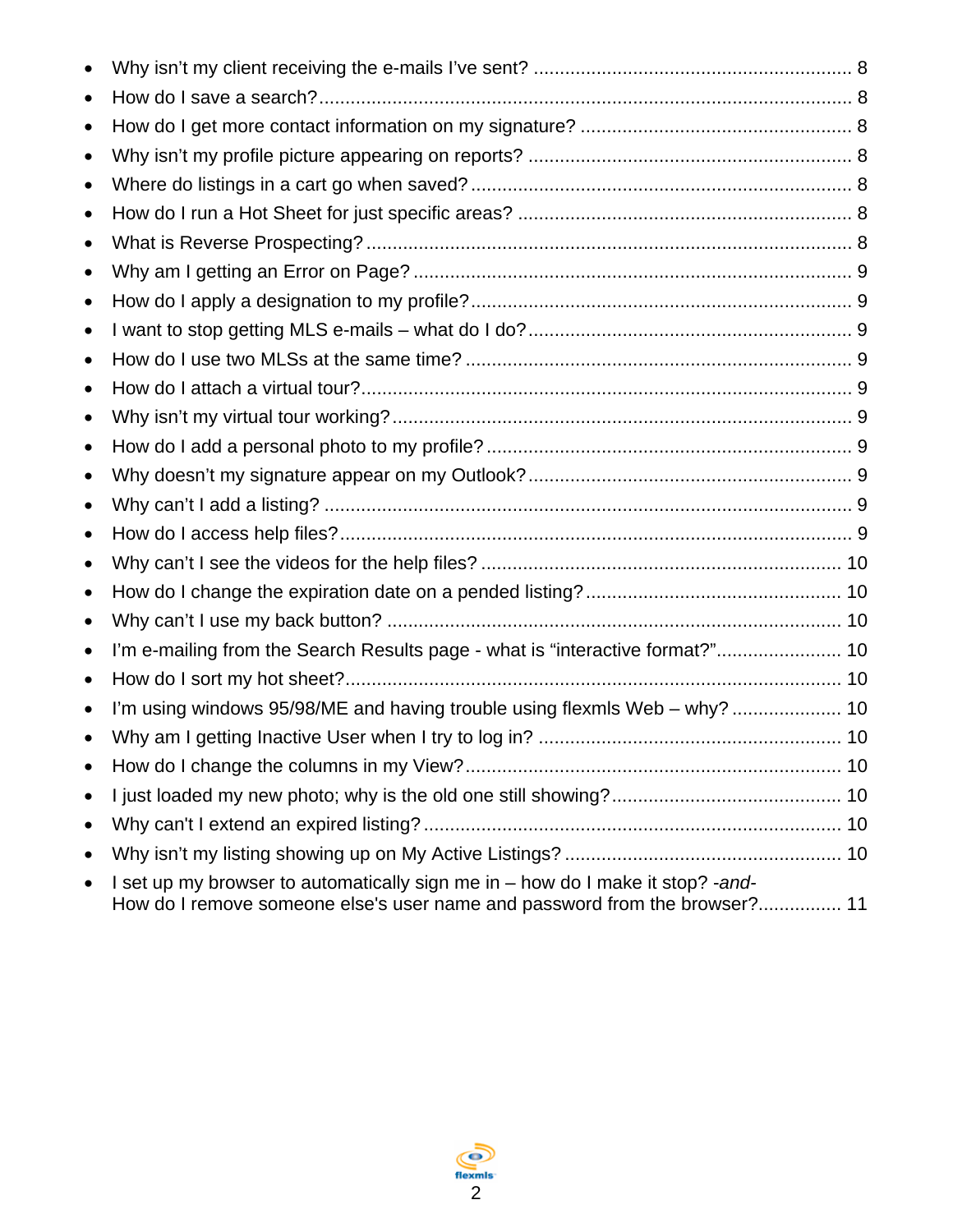## <span id="page-2-0"></span>• **What is my user name and password?**

To maintain security, only the MLS office can give you your user name or reset your password.

#### • **How do I change my Password?**

On your menu, click on **Preferences**, **My Profile**, **Change Password**. Click in the **Old password** field and enter your existing password. Advance to the **New password** field and type to set your new password. Your password must be between four and eight characters. Enter the new password again in the field marked **Retype new password**. Click **Next** to confirm. If you have forgotten your password, call your MLS office to have it reset.

#### • **How do I set up a view?**

To create or edit a View, click on the **My Views** link under Preferences On your flexmls menu. Click **New** to enter a new View. (If you are editing an existing view, choose from the list of available views and click on the **Edit** button.) Next, enter a description for the View. This description needs to effectively tell you what the View will be used for. Enter a Report Title for the View. The report title prints out when using the Printer Friendly/Print Page function. Something like Sold Listings would be a good report title. You may make a View inheritable, thereby allowing all logins below your access-level to use the View. For example, the Agency login may set up Views that are inheritable so that all of the agents in the office may also use these Views. Next, click on the Fields tab to select your columns. Click in the text box to search for a field, or begin typing to narrow the list of fields. Double-click on a field name to select it. You may reorder the fields using the arrow buttons at the left edge of the page. By default, the first field in the View will be the column that results are sorted by initially. Click on the Sort tab if you would like to set a different sort order for your View. Click **Next** to save the View.

Your new View will be displayed in the Available Views list. You may see the title and selected columns for the View by highlighting it within the list. Click on the **Give to someone** button to share the View with users within your office or company (when logged in as the office or company). You may also edit and remove Views using the My Views screen.

#### • **How do I load a photo?**

Photo Maintenance allows you to add, edit, remove or reorder listing photos.

**Add a photo:** To add a photo to a listing, click the **Browse** button to locate the file on your computer. A window will appear where you may choose the photo you wish to load. Click on the file to select it and click **Open**, or double-click on the file name to select it. Enter a description for the photo (this step is required to identify the photo within the list of available photos at the left). You may enter a caption if you wish, which will appear below the photo. Click the **Add** button to upload the photo. The first photo loaded will be considered the Primary Photo and will appear on search results, exports, advertising websites, and in the MLS publication (where applicable). To add additional photos, click the **Add Photo** button and follow the same procedure.

You may edit an existing photo's description or caption by clicking the **Edit/Replace** button. Type in a new description or caption and click the **Save Changes** button. You may replace the photo by placing a check in the **Replace Photo** box and clicking the **Browse** button to locate your new photo. Click **Save Changes** to complete the process.

**View a photo:** Select the photo you wish to view from the list at the left. The selected photo will appear in the frame on the right. Return to the edit listing screen by clicking the link provided at

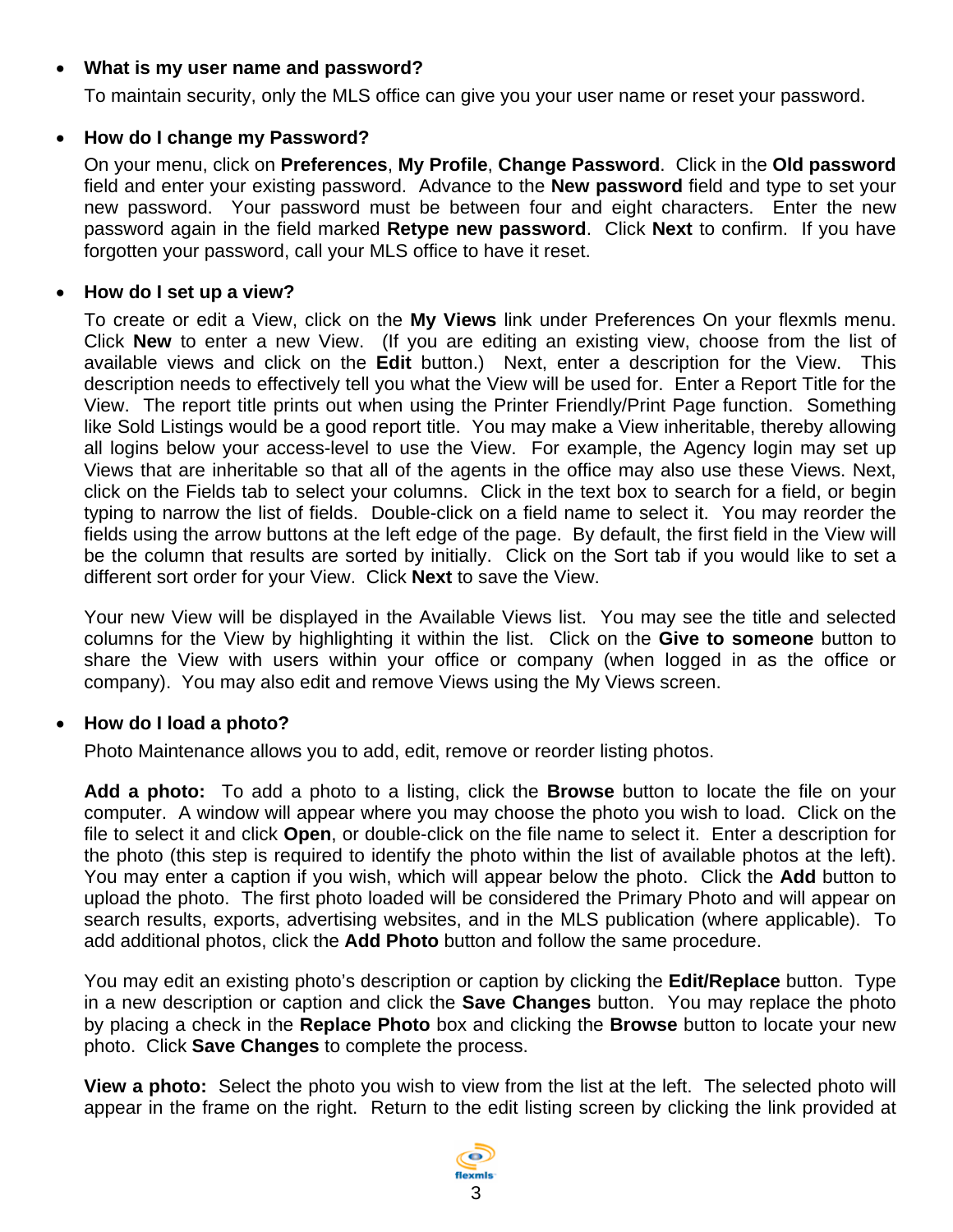<span id="page-3-0"></span>the top left of the screen, then click the Photo Tour link above the listing number entry to view all the photos individually or at once.

**Remove a photo:** Select the photo you wish to remove from the list at the left. The selected photo will appear in the frame on the right. Click the **Remove** button and click **OK** to confirm your request.

**Reorder photos:** Select the photo you wish to move from the list of available photos at the left. Use the arrows at the left of the list to reorder the photos or click and drag the photo to the desired.

#### • **How do I run a Custom Hot Sheet?**

On your flexmls menu, click on **Hot Sheet** under Daily Functions, and then click on **Custom Hot Sheet Settings**. You may run two kinds of custom Hot Sheets: a Quick Search Hot Sheet and a Saved Search Hot Sheet.

To run a **Quick Search Hot Sheet**, first select which history events you would like to see from the box on the left side of the screen (New Listing, Price Change, etc.) Then, choose starting and ending dates from the Time Period portion of the screen. Finally, select your property types from the Quick Search area of the screen, and select a price range. Then click the **Run Quick Search Hot Sheet** button.

To run a **Saved Search Hot Sheet**, first select which history events you would like to see from the box on the left side of the screen (New Listing, Price Change, etc.) Then, choose starting and ending dates from the Time Period portion of the screen. Finally, select your saved search from the Saved Search portion of the screen. Then click **Run Saved Search Hot Sheet**.

#### • **How do I Search by list number?**

Under Search on your flexmls menu, click **List Number**, or on the Searches pane of the dashboard enter the listing number(s) you wish to retrieve from the database. You may search for multiple listings by separating the numbers with commas, or you may search for a range of list numbers by separating the list numbers with a hyphen (for example, 08-12345-12350). Click **Next** to view the listing(s).

## • **How do I enter a listing?**

If your MLS has given your login the ability to add listings, on your flexmls menu, under Add/Change, click **Add**. The Add Listing page is divided into tabs. Enter the required information (as denoted by the bracketed red text) under each tab, clicking on the tabs or the **Next** button to navigate among the tabs. When all required fields are complete you may click **Add Listing** to finish the process. If all required information is not available, you may click **Save Incomplete** to save your current entries and return to the incomplete listing later to finish it.

## • **How do I change the status of a listing?**

If your MLS has given your login the ability to change listings, on your flexmls menu under the Add/Change, click **Change**. The Status and Price Change section of the Change Listing screen will display the options available to your login for status and price changes. Click on the appropriate link to make your changes.

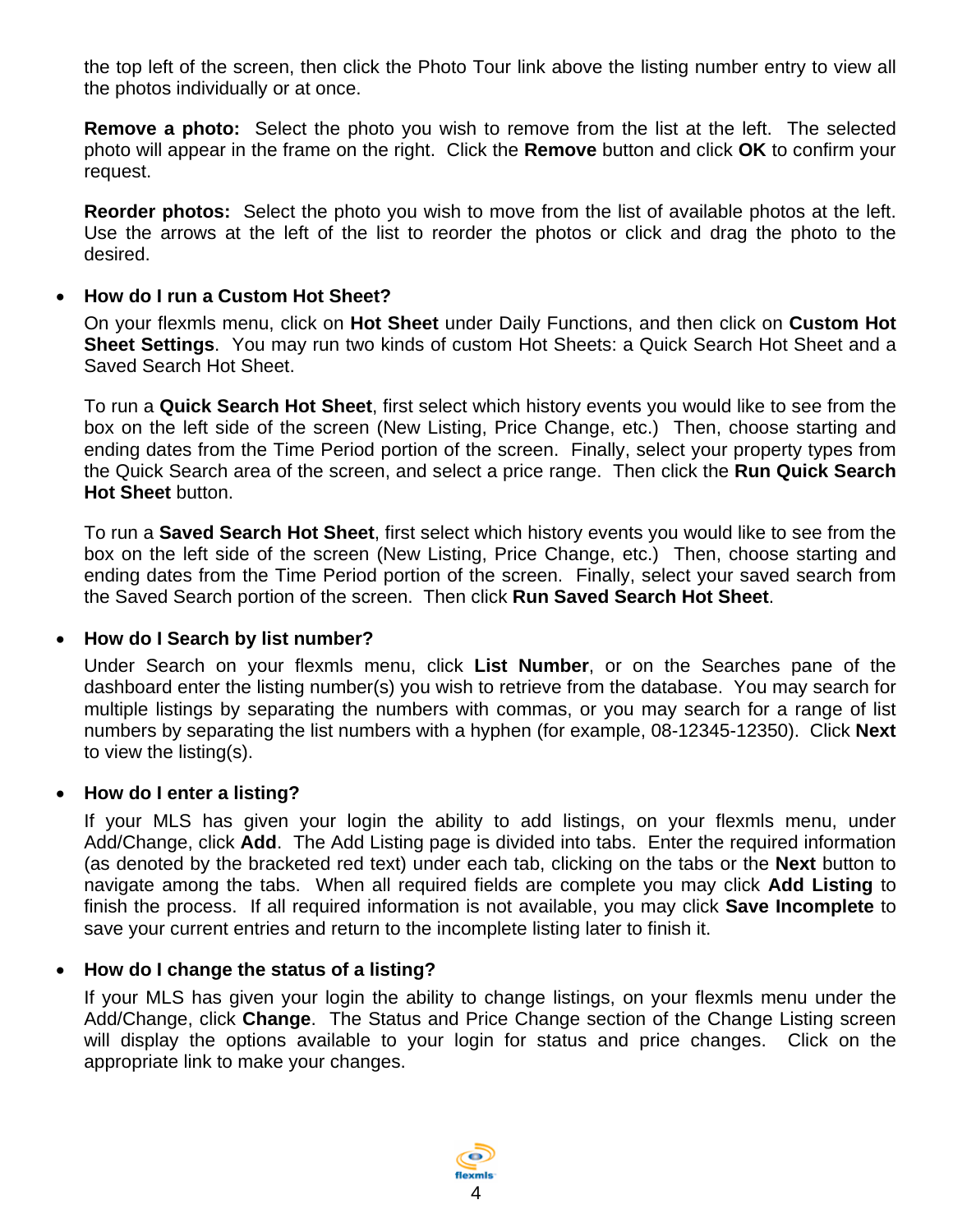## <span id="page-4-0"></span>• **How do I set up an automatic e-mail? (Prospecting Event)**

You have several options for how to set up an auto e-mail:

**When saving a search:** Click the button labeled **Add Auto E-Mail** to enter the Automatic email composition screen.

**From the Contact Management screen:** Under Contacts On your flexmls menu, click **Contact Management**. Select the contact for whom you would like set up the automatic email, then click on the **Searches/Auto E-mails** tab. From this page, you may select a saved search to add to the contact, then click **Add an Auto E-mail** to enter the automatic e-mail composition screen.

**The Automatic E-mail Composition Screen:** On the Automatic E-mail screen, begin by selecting a name for the e-mail event. Enter or verify the contact name for the e-mail event, and select the days on which you would like new matches to be e-mailed. Next, select a view and write the message you would like to accompany the listing matches. Click **Next** and your e-mail event is complete. To edit this e-mail event later, click **Automatic E-mails** under Contacts on your menu.

#### • **How do I modify an auto e-mail?**

The simplest way to modify an automatic e-mail is on the Contact Management page. Click on a contact name, and then click on the Searches/Auto E-Mails tab for that contact. Click on the automatic e-mail name to make changes to the event for that contact.

## • **Why can't I extend an expired Listing?**

Your MLS sets the policies regarding extension of listings. Please contact your MLS office with any questions regarding policy and regulations.

#### • **How do I search by address?**

Under Search on your flexmls menu, click on **Address**. Enter as much or as little address information as you would like to perform your search. You may use a range of house numbers, or enter the exact number if available. If you are not sure of the spelling or the exact street name you may use an asterisk (\*) as a wildcard character (ex. North\* would bring results for north, Northwood, Northstar etc.). You may enter a status change date range to search with by typing in the dates or using the date picker to narrow your search. You may also narrow your search by choosing to include only your listings, your office's listings, or your company's listings by clicking on the radio buttons at the lower left. Click **Next** to display the search results.

#### • **Why can't I e-mail?**

In order to send e-mail from the flexmls system, you must have a primary e-mail address saved in your profile. On your flexmls menu, under Preferences, click **My Profile**, **My E-Mail Addresses**. Enter your primary e-mail address and click **Next** to save.

## • **How do I set up a Quick Search Template?**

On your flexmls menu, click on **My Quick Searches** under Preferences. You may design your own search templates from the Quick Search Preferences screen to provide a faster route to your desired results.

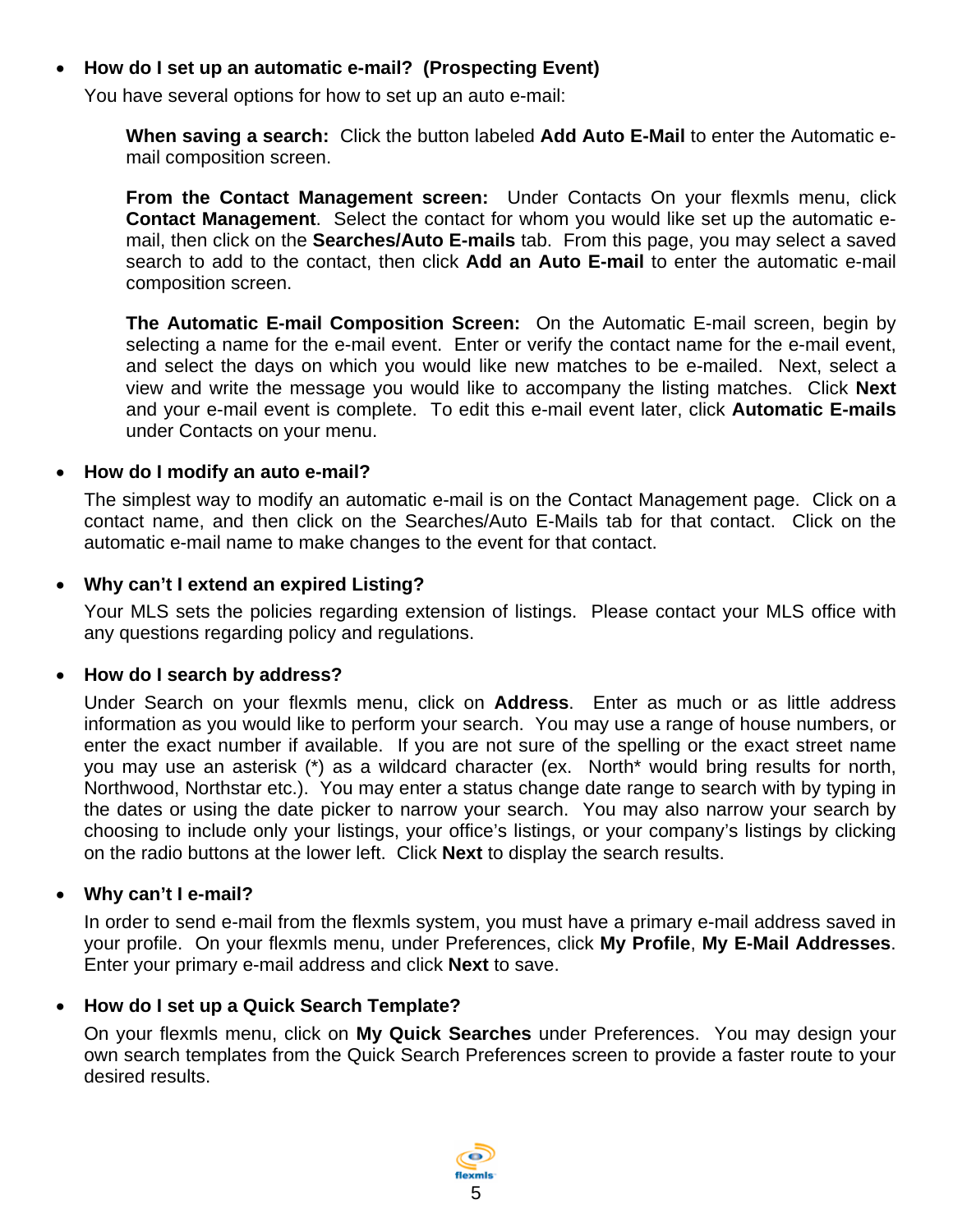<span id="page-5-0"></span>Click **New** to create a new template. Type a name for the template in the field provided. Select whether you wish to have the detail group names print in front of the details by clicking on the appropriate radio button. Select the property type or types by clicking to highlight them (hold down your control key to select multiple types). You may also choose whether you wish to make the template inheritable (ex., MLS for all members -- office for its own members to use). Finally, you must select the default view to be used when viewing the results generated by searching with the template. The views that appear have been created under Preferences, Views. Click **Next** when you are finished with your selections.

Next, choose the fields to be made available for searching within your new template. Click on the field or fields you would like on the left side of the screen (hold down your control key to select multiple fields). Then click the **Add** button below your selections and the fields will appear in the Template Layout window at the right. You have the ability to highlight fields within the layout window and change their position or remove them by clicking on the buttons on the right. When you are satisfied with your selections, click **Next** to continue on and save your template.

To edit an existing template, click on the name to highlight it. A description of the template will appear at the right side of the screen. Click **Edit** at the bottom of the list. After you have made your changes, click **Next** to proceed and save your changes.

To remove an existing template, click on the name to highlight it. A description of the template will appear at the right side of the screen. Click **Remove** at the bottom of the list. You will proceed to a confirmation screen.

## • **How do I choose more than one field on a search?**

Hold your Ctrl key down and click with your left mouse button.

# • **Why am I getting an SQL error on my screen when I click the Next button?**

This error is often related to duplicate requests - be careful that you're only "single clicking" when pressing command buttons.

# • **When I print a listing, why does it use two sheets of paper?**

If your page margins are too large, listing reports may not fit on one page. To adjust your margins, click on **File**, **Page Setup** on your internet browser. Change your margins to read 0.20 on Left, Right, Top and Bottom. Click **Ok** to save your settings. In other cases, the length of the information fields on the report or the design of the report can cause it to print on two pages.

## • **How do I set aside some of the listings for viewing later?**

You may set aside listings for future viewing by placing the listings in a Listing Cart. To create a new Listing Cart, first create any kind of search and view the results. Then select the listings you wish to place in the cart, and click **Save**. Choose **Save Selected**, and you will be brought to the Save Listing Cart screen where you may type in a description and select the view you wish to associate with your listing cart.

# • **How do I send an e-mail to everyone in the board?**

If your MLS allows broadcast e-mail, on your flexmls menu, click on Daily Functions, then **MLS Email**. The flexmls e-mail client enables you to send messages to an individual, an entire office, or the entire MLS. Recipients must have their e-mail address entered in their Profiles. Your MLS can disable this feature per user or for the entire MLS membership.

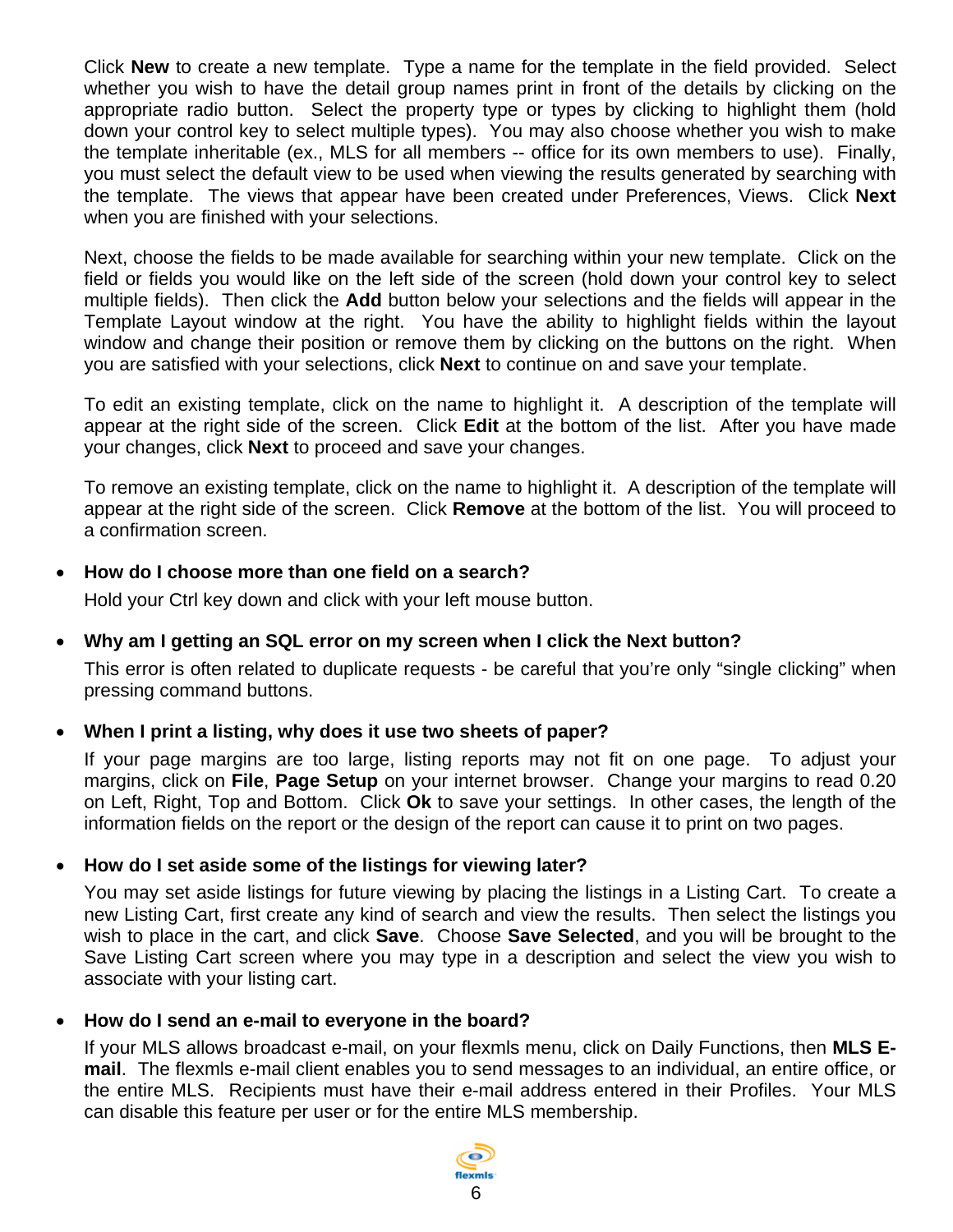#### <span id="page-6-0"></span>• **When entering a listing, I tried to save it and got a screen that said that certain fields need to be filled in. Why is this?**

All fields appearing in bracketed red text are mandatory. You cannot save your listing until all mandatory fields have been completed. Mandatory fields are determined at the MLS level. Fill in the required information and click **Add Listing** to proceed.

#### • **How do I find the history on a listing?**

On the Search Results page, click on the Details tab. Beneath that, click on **History**. Click on the plus sign to expand history events below each list number displayed.

#### • **How do I sort the columns on the Search Results page?**

You may sort the listings shown by clicking on the column header and choosing whether you would like to sort the results in ascending or descending order. You may also customize your sort by clicking on **Sort** on the List tab of the Search Results page, or by setting up a custom sort when creating your View.

#### • **Why is private information showing up on my listing printout?**

Your Preferences may be set to print Private reports as the default. To change this setting, click on **General Preferences** under Preferences on your menu. Select whether you would like Public or Private as your default view when creating reports. Be sure to click **Next** at the bottom of the screen to save your changes. When you are printing a report, check to ensure that the appropriate version (Public or Private) will be printed.

#### • **How do I e-mail a Listing?**

You may e-mail multiple types of information from the Search results screen. To e-mail the interactive version of the Search Results page (so that your recipient can navigate among the photos, details, or any tabs you choose), click **E-Mail**. Select the tabs, and pages within those tabs that you'd like to send, then select your recipients and compose your message.

To e-mail the printer-friendly versions of reports or information, click **Print** on the Search Results page. Again, select the tabs and pages within those tabs that you would like to send, and click the **E-mail** button to bring up the message composition screen. Select your recipients and compose your message.

The **Web page personal message** is the message that will appear at the top of the page that the recipient views after clicking on the link from within the e-mail. This could be a statement about the listing or anything related to how the property meets the needs of the client. The field allows up to 90 characters. You may select the font, font size, style and color from the drop-down and check box fields provided.

The **E-Mail personal message** is what will appear in the Subject line and in the body of the e-mail itself. You may use the default entry or enter what you would like. Your profile information will appear below the body of the e-mail message and you may also edit that as you wish.

When you are ready, click **Send page** at the bottom of the screen. You will only receive a confirmation of the e-mail being sent, so be sure that you are satisfied before clicking **Send page**.

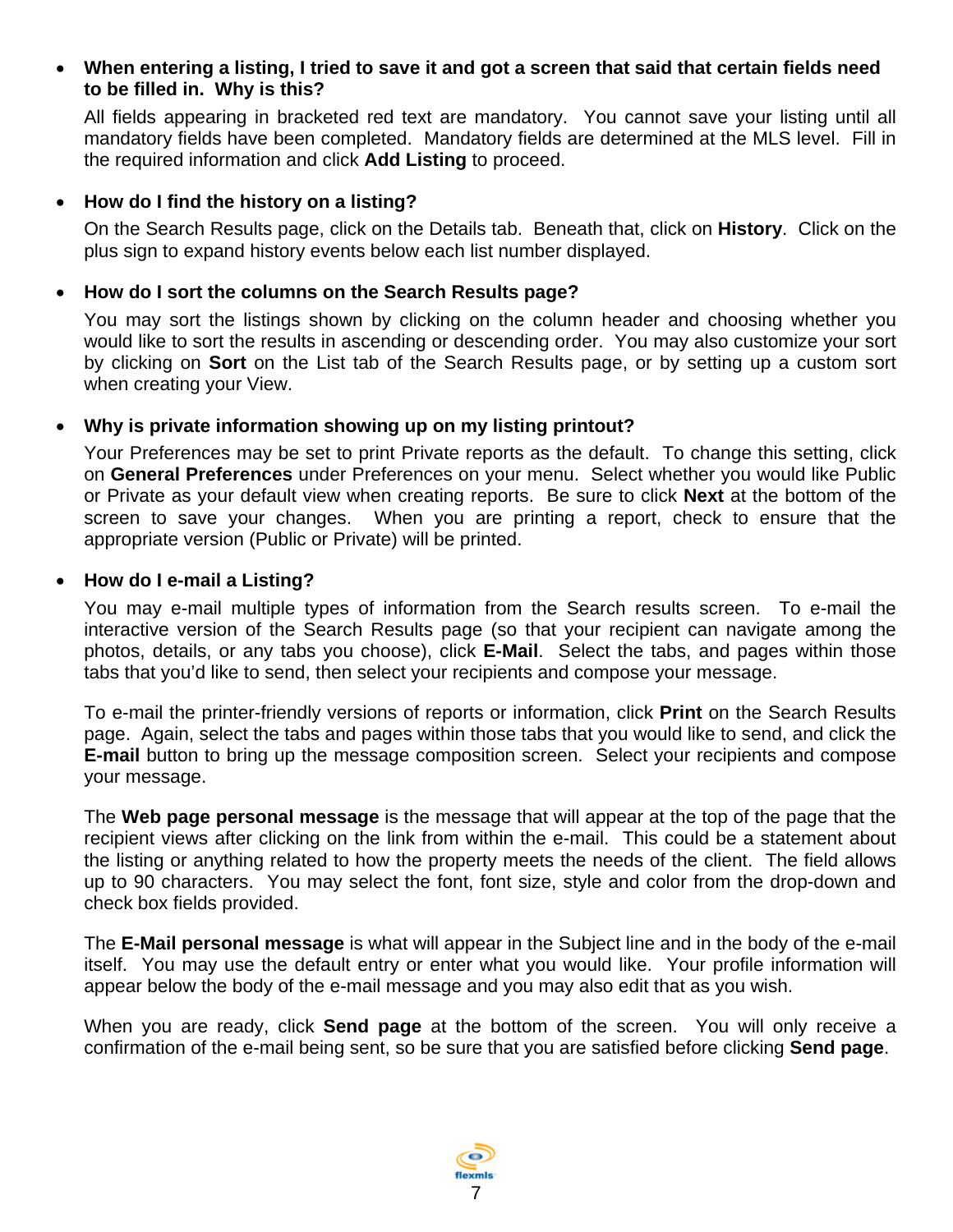## <span id="page-7-0"></span>• **Why can't my client open the link in the e-mail I sent?**

First, check with your client to see if the link is visible in their e-mail – some e-mail providers strip the link or disable the ability to click on the window.

If the link directs the client to an interactive version of the Search Results page, the client's browser may be unable to finish loading it. In this case, your client may need an updated version of their web browser with Java and Flash capabilities.

## • **Why isn't my client receiving the e-mails I've sent?**

Check that the recipient's address is entered in correctly in Contact management or on the e-mail screen. If the e-mail address is correct, have the recipient check their junk mail folder (sometimes called Spam or Bulk mail) to see if the e-mail was blocked.

#### • **How do I save a search?**

From any Search Results screen, click **Save**. If you have listings selected, you will be prompted to select whether you would like to save the selected listings to a cart, or save the search. The Save Search screen will prompt you for a name for your saved search. From this screen, you may also set up an Automatic E-mail event. You may also create a new saved search by clicking **Saved Search** under Search on your menu. On the Saved Search page, click **New** to create a new search.

## • **How do I get more contact information on my signature?**

Use the Custom Report writer, located under Preferences, to create your own Business Card with additional information.

#### • **Why isn't my profile picture appearing on reports?**

Check your profile to ensure that the image type is set to Photo and not Logo. Also, check to make sure the selected report is set to display profile information.

## • **Where do listings in a cart go when saved?**

Access your saved listing carts from the Search section of your menu by clicking on **Listing Cart**.

## • **How do I run a Hot Sheet for just specific areas?**

Using the Market Areas function under Daily Functions on your menu, you can set up five separate hot sheets and organize them by area or other search criteria. You may also set up a saved search to use with the Custom Hot Sheet.

## • **What is Reverse Prospecting?**

Reverse Prospecting is a tool that allows you to search for parties who may be interested in your listings. Reverse prospecting will give you contact information for the members who have saved searches that match your listings. Only the MLS member name, not their client, will be displayed as a Reverse Prospecting match.

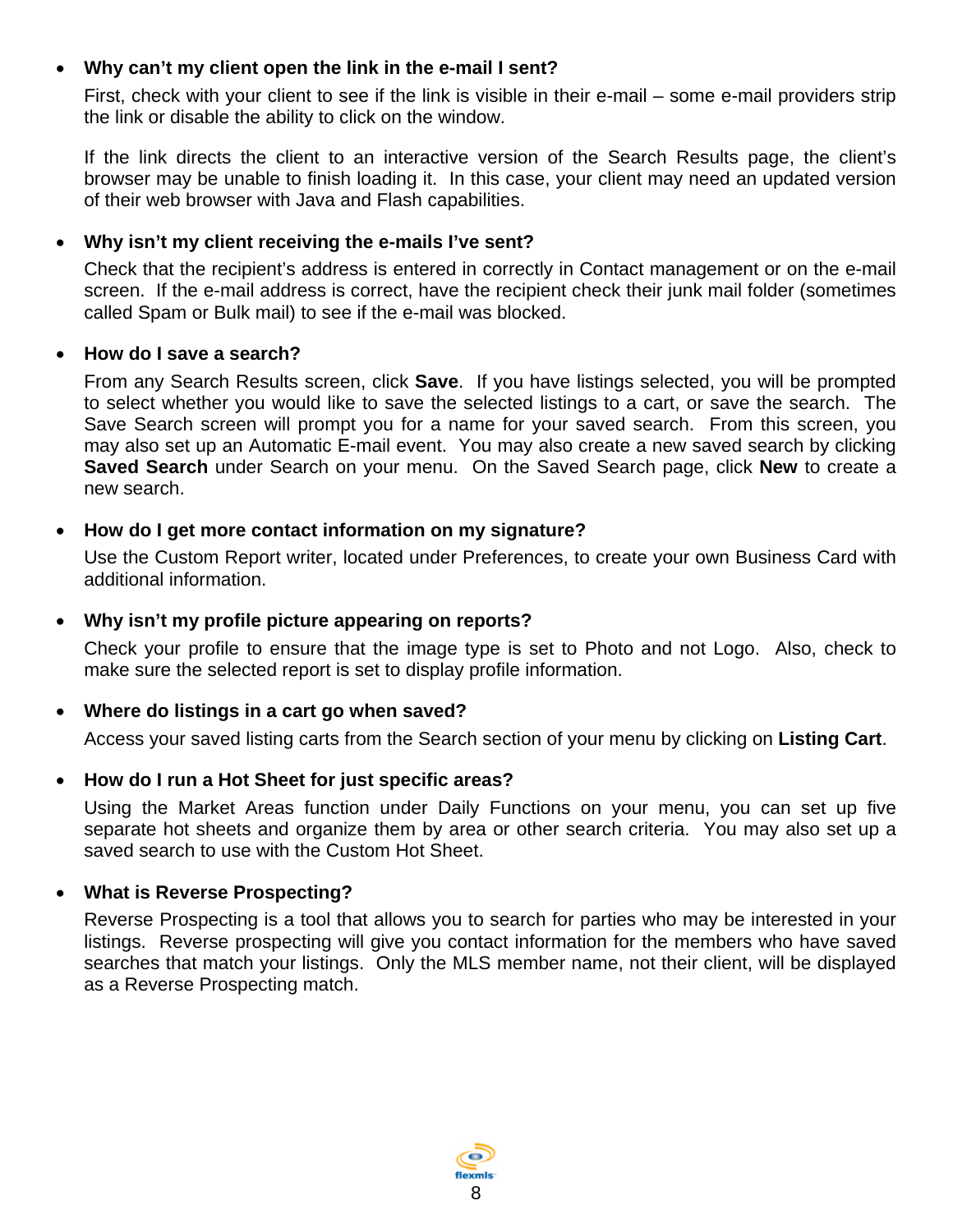## <span id="page-8-0"></span>• **Why am I getting an Error on Page?**

Error messages can typically be solved by dumping your temporary internet files.

## • **How do I apply a designation to my profile?**

Under Preferences, click My Profile, and then **My Names**. Add your designation, and be sure to mark the check boxes to indicate where you would like the designations to display. Contact your MLS regarding availability of designations for selection.

#### • **I want to stop getting MLS e-mails – what do I do?**

Under Preferences, then General Preferences, mark the **Opt Out** option for any e-mails you would like to stop receiving.

#### • **How do I use two MLSs at the same time?**

You may access two MLSs using two separate web browsers.

#### • **How do I attach a virtual tour?**

On the change listing screen for your listing, click on **Virtual Tour**. Be sure to include the entire url (including the http://) or the virtual tour will not work.

#### • **Why isn't my virtual tour working?**

First, check the link outside of flexmls – does the tour load properly? Next, check the address as it is entered on the change listing screen  $-$  is it a complete address (including the http://) Also, check with your virtual tour provider to ensure that the tour is capable of being framed.

#### • **How do I add a personal photo to my profile?**

To add a photo to your profile, click Preferences, My Profile, and **Personal Photo and Logo Maintenance**. Mark the option to upload a photo, and place a check in the box marked Photo. Select whether you would like the photo resized. We recommend resizing the photo, as many professional photos will appear very large if not modified beforehand.

#### • **Why doesn't my signature appear on my Outlook?**

If a predefined message is to be included in the mail popup window, Outlook will strip your signature. This is an aspect of the e-mail program that is currently unavoidable. To include your signature on these outgoing e-mails, you may cut and paste the signature into the message, or copy the message into a new message window.

## • **Why can't I add a listing?**

Your MLS sets the permission levels for your login. If your login name should have permission to add listings, but the option is not appearing, start by emptying your temporary Internet files. Next, log into the system again by typing in the address www.flexmls.com in your web browser (not using a desktop shortcut).

#### • **How do I access help files?**

Each page within flexmls Web has a help button at the upper right corner. Click on the help button to see help customized to the page you are currently viewing. To watch tutorial videos or access the flexmls manual, click on **User Guides** on your flexmls menu.

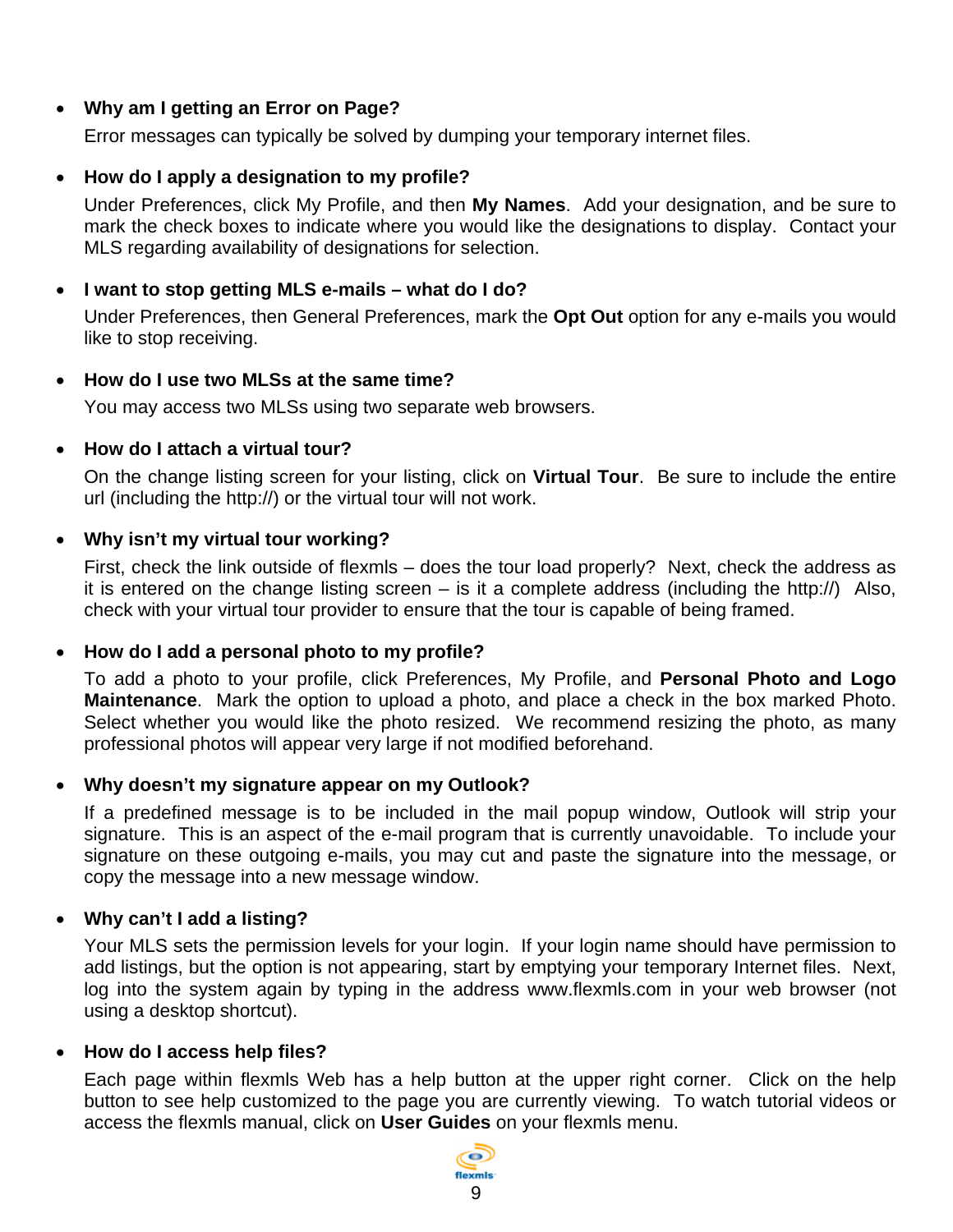## <span id="page-9-0"></span>• **Why can't I see the videos for the help files?**

The flexmls tutorials require a flash player. If you don't have a current version of the flash player, you may download a free player from [Adobe](http://www.adobe.com/).

## • **How do I change the expiration date on a pended listing?**

A listing must be active to be extended. If you don't want to make the listing active temporarily to change it, call your MLS to have it changed.

## • **Why can't I use my back button?**

Some pages in flexmls are not designed to store on your machine, which is where the back button looks to "go back." Instead, use the navigation within flexmls.

## • **I'm e-mailing from the Search Results page - what is "interactive format?"**

The interactive format is the search results page with the tabbed interface. Select which tabs of information you would like to send. You may also choose to send the Printer-Friendly format, which is individual pages of information, ready for a printer.

## • **How do I sort my hot sheet?**

Hot sheets are automatically sorted by your selected View. Modify your View to sort the hot sheet differently. You may also select the listings you want sorted, and then sort the contents of the Selected tab manually using the arrows at the bottom of the page.

## • **I'm using windows 95/98/ME and having trouble using flexmls Web – why?**

Microsoft no longer supports Windows 95/98/ME, and fixes are no longer available. Try downloading a newer web browser, like Firefox.

# • **Why am I getting Inactive User when I try to log in?**

Your MLS sets your system access – please contact your MLS to regain access.

## • **How do I change the columns in my View?**

On the Search Results page, click the word View. Add or remove columns of information from that screen. Under Preferences, My Views, you can customize your Views and create new Views.

## • **I just loaded my new photo; why is the old one still showing?**

This is often a temp file issue. Your browser will sometimes show the old file temporarily - try deleting your temporary internet files.

# • **Why can't I extend an expired listing?**

Typically this is because your MLS doesn't allow expired listings to be extended or restricts this function after a certain date.

# • **Why isn't my listing showing up on My Active Listings?**

Begin by checking to ensure that the listing is active. Next, check to make sure that the name on the listing matches the login name that you are currently using (not an office account, for example).